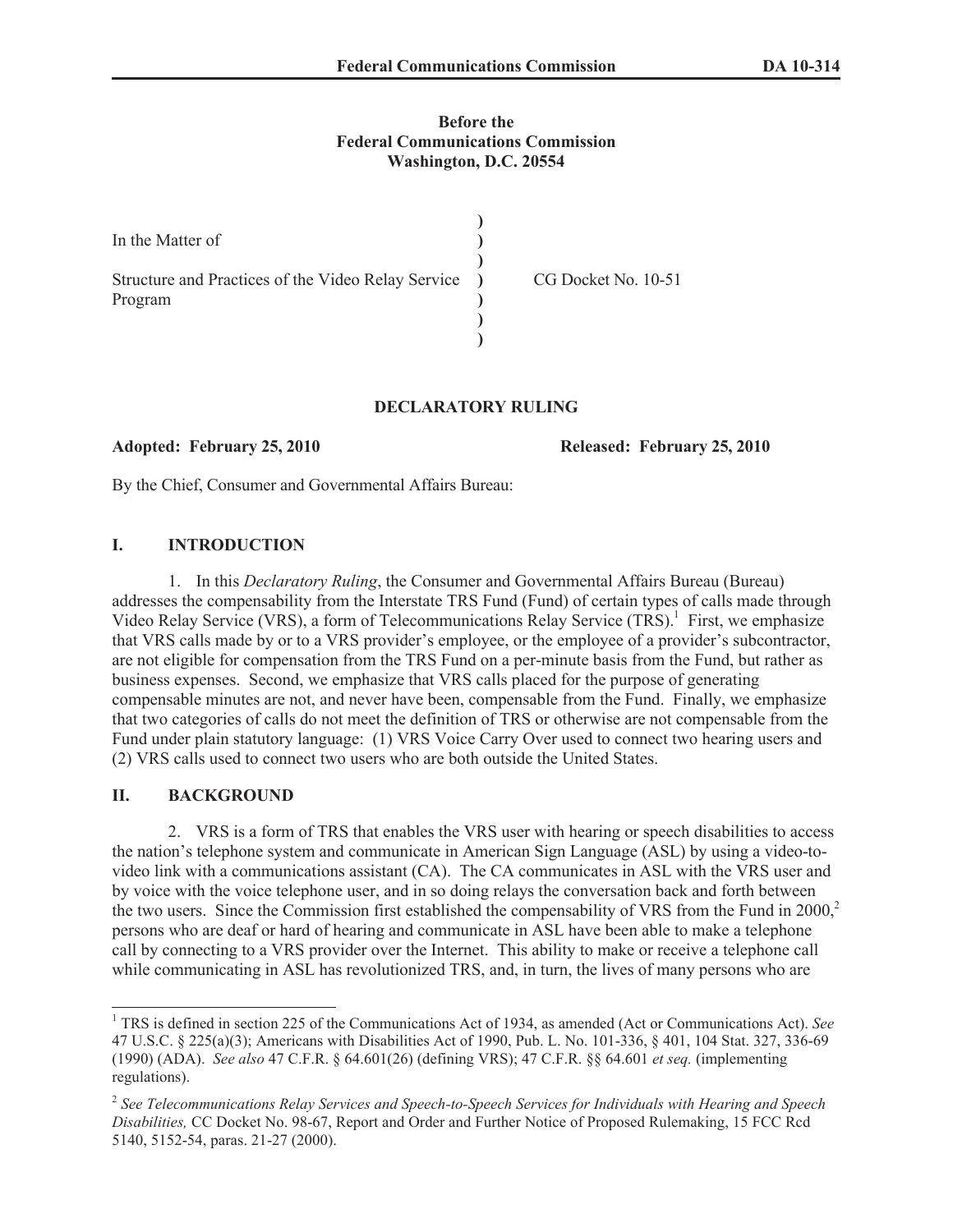deaf or hard of hearing. At the same time, recent events have demonstrated that VRS is vulnerable to fraud and abuse.<sup>3</sup> As the Commission moves forward with VRS reform to address these issues,<sup>4</sup> we also emphasize that the Commission is committed to ensuring that VRS continues to be readily available in accordance with the Act for those who depend upon it to access the nation's telephone system. As a step toward reform, in this *Declaratory Ruling*, we address the compensability of certain types of calls and state that calls made to generate revenue from the Fund are not, and have never been, compensable. We anticipate that, in a forthcoming action, the Commission will address TRS payment suspension processes and the lawfulness of other categories of VRS calls, among other issues, as next steps in VRS reform and to bring greater predictability to VRS users and providers.<sup>5</sup>

#### **III. DISCUSSION**

### **A. VRS Calls Already Compensated Through the Rate Base**

3. We emphasize that VRS calls made by or to a VRS provider's employee, or the employee of a provider's subcontractor, are not eligible for compensation from the TRS Fund on a per-minute basis as part of the provider's calls submitted monthly to the Fund administrator for payment. Instead, the costs of such calls are business expenses that can and should be included in the providers' cost data submitted to the Fund administrator for purposes of setting VRS compensation rates.<sup>6</sup> The Relay Services Data Request form, which is submitted to the Fund Administrator annually by each provider for purposes of determining the compensation rate, expressly identifies such expenses (*e.g.*, for telecommunications expenses, operations support, human resources, and marketing and advertising) as business expenses.

4. Just as a provider bears the business expense of providing telephone service for use by its employees who do not have a hearing or speech disability, it likewise bears as a business expense the costs of accommodating those employees who require relay service to use the telephone. In either case, the cost associated with providing telephone service for use by employees is properly reflected in the VRS compensation rate. Providers have had ample notice that such costs should be treated as business expenses. The Relay Services Data Request form submitted annually by providers to identify, among

<sup>3</sup> *See Twenty-six Charged in Nationwide Scheme to Defraud the FCC's Video Relay Service Program*, United States Department of Justice (DOJ) (Nov. 19, 2009) at http://www.justice.gov/opa/pr/2009/November/09-crm-1258.html; *see also, e.g., Two Former Executives of Video Relay Services Company Plead Guilty to Defrauding FCC Program,*  DOJ (Feb. 18, 2010) at http://www.justice.gov/opa/pr/2010/February/10-crm-157.html.

<sup>4</sup> *See* Federal Communications Commission, *FCC Chief of Staff Praises Decisive Action to Prosecute Fraud in VRS Program*, News Release (Nov. 19, 2009); Federal Communications Commission, *FCC Announces Workshop on VRS Reform to be Held on December 17, 2009*, News Release (Dec. 3, 2009).

<sup>5</sup> This Declaratory Ruling is being released under a new docket number, **CG Docket No. 10-51**, which shall include VRS structure, reform, practices, and all other VRS matters. The heretofore omnibus TRS docket, CG Docket No. 03-123, will remain open for the ongoing filing of documents in proceedings under that docket number, and documents in that docket concerning VRS matters also shall be incorporated by reference into CG Docket No. 10- 51. Going forward, however, no document concerning VRS matters shall be filed in CG Docket No. 03-123 unless responding to a Commission document released after today and containing CG Docket No. 03-123 in its caption. This new docket number is established to further administrative efficiency. Notwithstanding the release of this Declaratory Ruling in a new docket specifically relating to VRS, the principles enunciated in this Declaratory Ruling pertain to all forms of TRS.

<sup>&</sup>lt;sup>6</sup> We note that calls made by installers and maintenance or repair personnel of VRS providers relating to the installation and use of customer premises equipment, including video phones (VP) and VP accessories are not compensable either on a per minute basis or through the rate setting process. *See Telecommunications Relay Services and Speech-To-Speech Services for Individuals with Hearing and Speech Disabilities,* CG Docket No. 03- 123, Report and Order and Declaratory Ruling*,* 22 FCC Rcd 20140, 20170-71, para. 82 (2007) (*2007 TRS Rates Order*).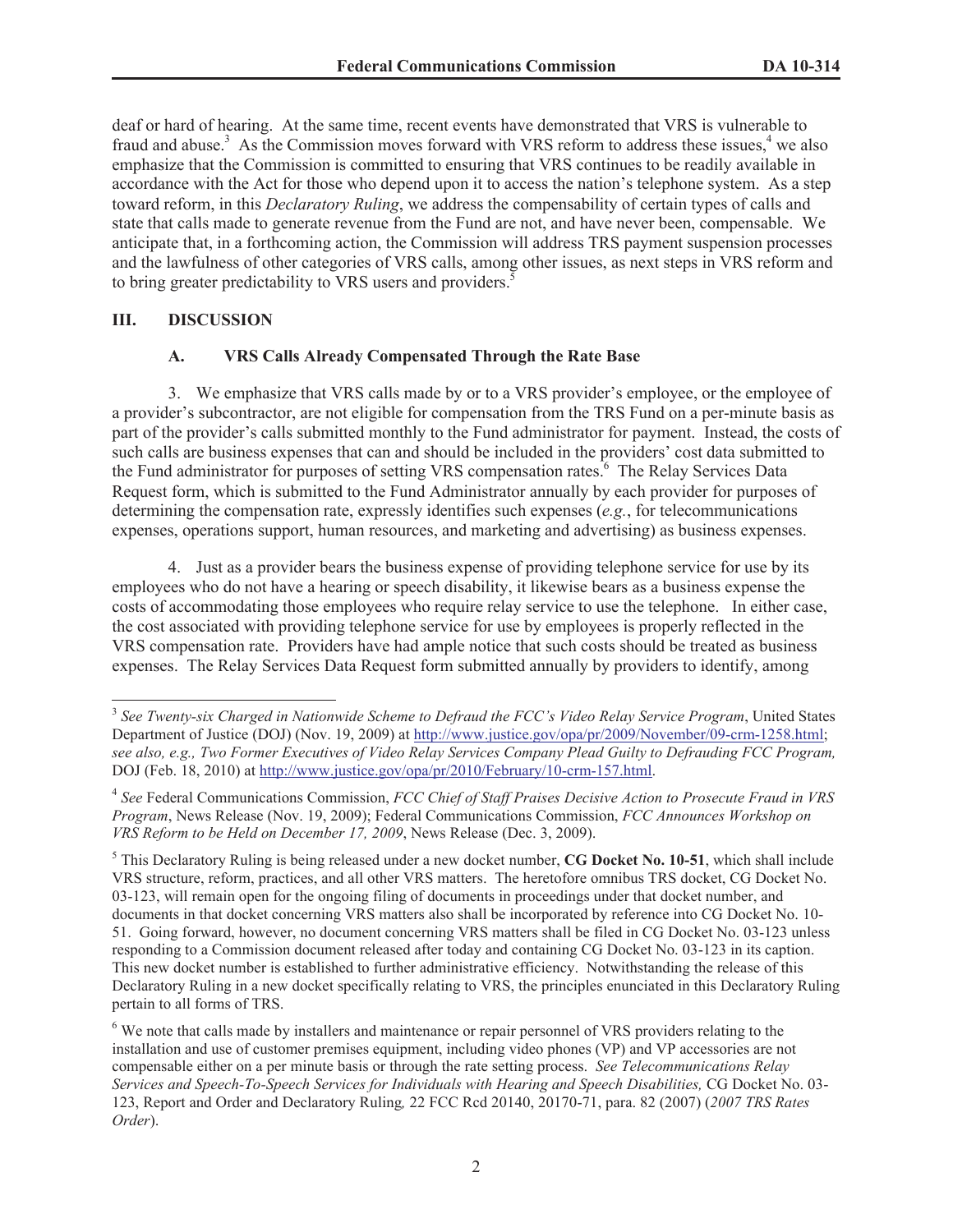other things, business costs and expenses that ultimately determine the compensation rate specifically requests that providers identify costs related to telecommunications expenses. For example, section I.A.1. of the form instructions sent to providers in the spring of 2009 allows providers to report as business expenses annual recurring expenses related to providing Video Relay Service, including "[t]elephone service expenses."<sup>7</sup> In addition, section I.B.4. refers to "[t]elecommunications expenses" associated with detecting service problems.<sup>8</sup> Furthermore, section I.C.5. refers to "[o]perations support," which are expenses that "ensure the sustainability of service including troubleshooting, customer service and technical support."<sup>9</sup> Finally, section I.C.6. refers to "[h]uman resources," which are expenses incurred in performing activities such as "training, scheduling, counseling employees and reporting,"<sup>10</sup> and section I.E. refers to marketing, advertising, and outreach expenses.<sup>11</sup> Because providers already are able to include the costs of providing telephone and telecommunications services for use by employees in their annual submissions, $^{12}$  to permit providers also to be compensated from the Fund for such calls on a perminute basis would result in double recovery from the Fund.

5. Therefore, we emphasize that providers may not receive reimbursement from the Fund for VRS calls to which an employee, or an employee of a provider's subcontractor, is a party. This includes calls between provider employees (including employees of subcontractors) and calls made to an outside party or received from an outside party (*e.g.*, customer service calls or calls to a "Helpdesk").<sup>13</sup> Although such calls meet the definition of "telecommunications relay services" to the extent that they are a call between a person with a hearing or speech disability and a hearing person,<sup>14</sup> in this context the costs of such calls are a provider business expense that is not eligible for compensation from the Fund on a perminute basis for the reasons stated above. We stress that VRS may continue to be used by a provider's employees to make or receive telephone calls, and compensation for such use is provided through Fund mechanisms. We address here only how providers recoup the costs of such calls from the Fund, which is through the rate base used to determine the per-minute compensation rates that compensate providers for their reasonable actual costs of providing service consistent with the TRS rules, and not on a per-minute basis.

# **B. VRS Calls Placed For the Purpose of Generating Compensable Minutes**

6. We further emphasize that individuals who place or arrange for VRS calls for the purpose of generating compensable minutes of use are not using the service as intended; that is, Congress intended TRS to provide the ability for individuals with hearing or speech disabilities to communicate over the telephone system with hearing individuals in a functionally equivalent manner. Using VRS as a means to generate compensation from the TRS Fund is antithetical to that statutory purpose. We

8 *Id.* 

9 *Id.* 

 $10$  *Id.* 

 $11$  *Id.* 

<sup>14</sup> *See* 47 U.S.C. § 225(a)(3).

<sup>7</sup> *See* Relay Services Data Request Instructions at: https://www.neca.org/cms400min/NECA\_Templates/TRSInterior.aspx?id=1265.

<sup>12</sup> *See* 47 C.F.R. § 64.604(c)(5)(iii)(C) (requiring TRS providers to submit to the Fund administrator, *inter alia,* "total TRS operating expenses," for purposes of computing payment rates and Fund revenue requirements).

<sup>&</sup>lt;sup>13</sup> Employees' reasonable use of the provider's telephone services for personal or non-business related calls at the workplace would be consistent with standard business practice and would be a business expense for the provider. Personal or non-business related VRS calls placed by employees outside the workplace would not be business expenses of the provider and, therefore, would be compensable from the Fund on a per-minute basis.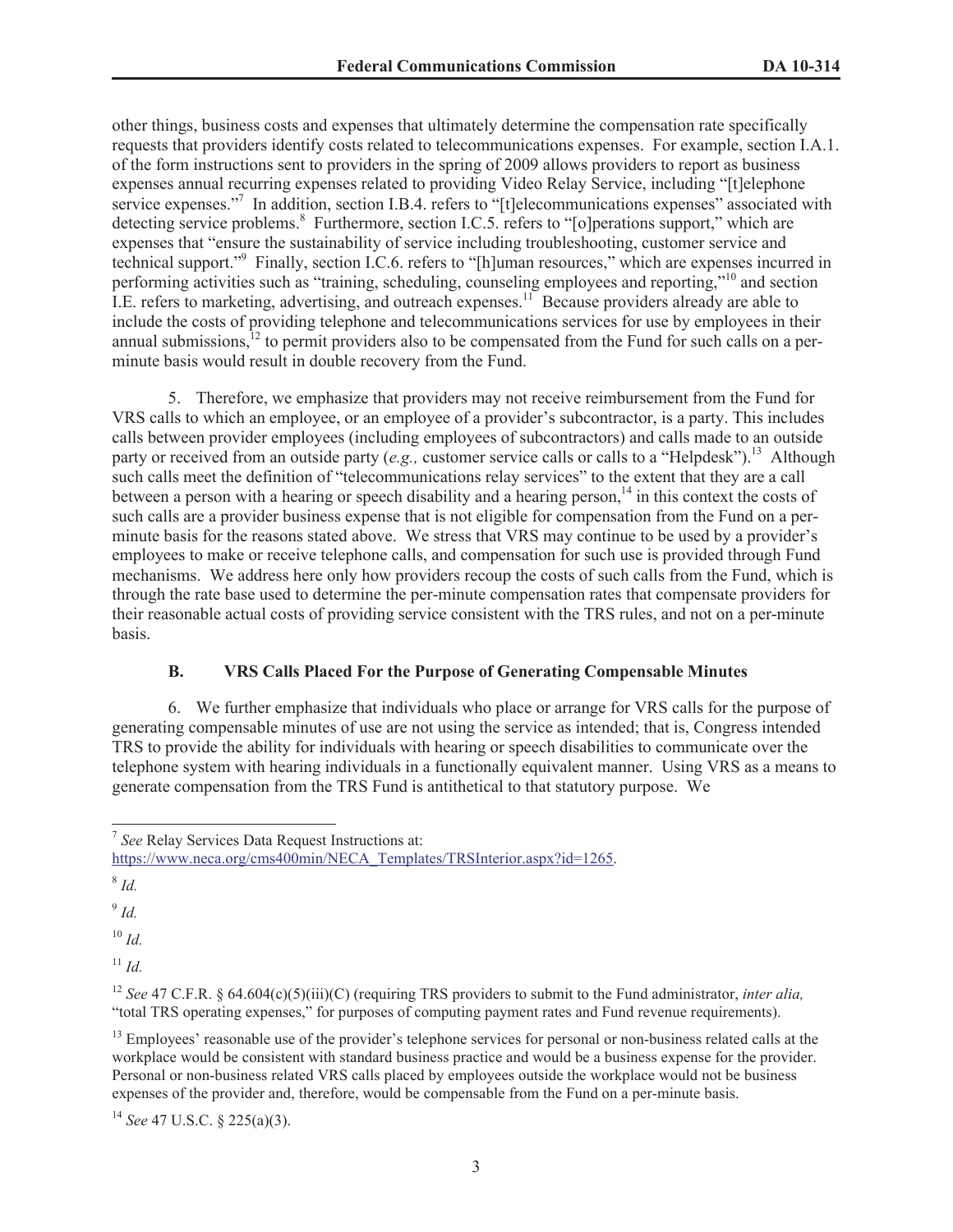therefore emphasize that VRS calls made or arranged, in whole or in part, for the purpose of generating compensable minutes of use as a source of revenue for the providers, because they do not support or further the purposes of TRS, are not and have never been compensable from the TRS Fund.<sup>15</sup> This includes, but is not limited to, calls to podcasts or other pre-recorded material and calls ostensibly for marketing or outreach purposes, when initiated by or on behalf of VRS providers. But for the availability of per-minute compensation from the Fund, such calls likely would not have been made.<sup>16</sup> Similar to practices by VRS providers that encourage users to place VRS calls that they might not ordinarily make - such as paying independent marketing firms to have deaf employees place marketing calls through the providers' VRS -- we find that such calls violate the Commission's established policy against providers using TRS other than to provide "an accommodation to persons who, because of a disability, cannot meaningfully use the voice telephone system."<sup>17</sup> Likewise, for example, when a provider directly or indirectly sponsors events (*e.g.,* lectures, courses, story times) that deaf callers can listen to by placing VRS calls to a bridge number, that is encouraging users to place VRS calls that they would not ordinarily make; but for the provider establishing the event for the deaf caller to call via VRS, no such call would occur.

# **C. VRS Voice Carry Over (VCO) Calls**

7. Some providers offer VCO service to deaf or hard of hearing consumers who use VRS. VRS VCO permits the deaf or hard of hearing user to speak to the other party to the call rather than communicate via  $ASL$ ;<sup>18</sup> in return, the CA signs in ASL to the consumer what the other party to the call (the voice telephone user) has said. Such calls are generally set up by having the VRS CA, after the VRS user has initiated the video call to the CA, call back the VRS user on a voice telephone line. As a result, the VRS user has both the video link to the CA (to see, in ASL, what the called party has said) and a voice telephone link to the called party so that the VRS user can speak directly to that party.<sup>19</sup>

<sup>17</sup> *2005 Financial Incentives Declaratory Ruling,* 20 FCC Rcd at 1469, para. 9 (finding that a provider that offers financial incentives for using TRS is ineligible for compensation from the TRS Fund).

<sup>18</sup> *See generally* 47 C.F.R. § 64.601(27) (definition of VCO).

<sup>&</sup>lt;sup>15</sup> *See, e.g., note 3, supra* (indictments for calls that "served no purpose other than to generate call minutes that would be billed" to the Fund, and for engaging in "sham 'marketing calls' for the stated purpose of marketing VRS services, but for the alleged true purpose of fraudulently generating additional VRS minutes); *Publix Network Corporation; Customer Attendants, LLC; Revenue Controls Corporation; Signtel, Inc.; and Focus Group, LLC,* EB Docket No. 02-149, Order to Show Cause and Notice of Opportunity for Hearing, 17 FCC Rcd 11487, 11501, para. 33 (2002) (generating conversation time for purposes of inflating minutes billable to the Fund – *i.e.,* "the purpose of the activity was merely to generate payments" *--* not compensable under the Act or Commission's rules)*.*

<sup>16</sup> *See, e.g., 2007 TRS Rates Order,* 22 FCC Rcd at 20175, para. 93 (finding impermissible financial incentive programs that have "the intent and the effect . . . of giving consumers an incentive to make relay calls that they might not otherwise make); *Telecommunications Relay Services and Speech-To-Speech Services for Individuals with Hearing and Speech Disabilities,* CC Docket No. 98-67, CG Docket No. 03-123, Declaratory Ruling*,* 20 FCC Rcd 1466, 1469, para. 8 (CGB 2005) (*2005 Financial Incentives Declaratory Ruling*). In the *2005 Financial Incentives Declaratory Ruling,* in concluding that providers may not offer consumers any financial incentives or rewards to encourage them to make relay calls, the Bureau explained that such incentives or rewards have "the effect of enticing TRS consumers to make TRS calls that they would not otherwise make, which allows the provider to receive additional payments from the Fund, and results in 'payments' to consumers for using the service, put[ting] such programs in violation of Section 225." The Bureau further explained that the obligation placed on TRS providers is to be available to handle calls consumers choose to make, when they choose to make them, and that "[b]ecause the Fund, and not the consumer, pays for the cost of the TRS call, such financial incentives are tantamount to enticing consumers to make calls that they might not ordinarily make."

 $19$  In the end, there is a video to video link between the VRS user and the CA, and a three-way voice telephone call, initiated by the CA, between the VRS user, the CA, and the called party.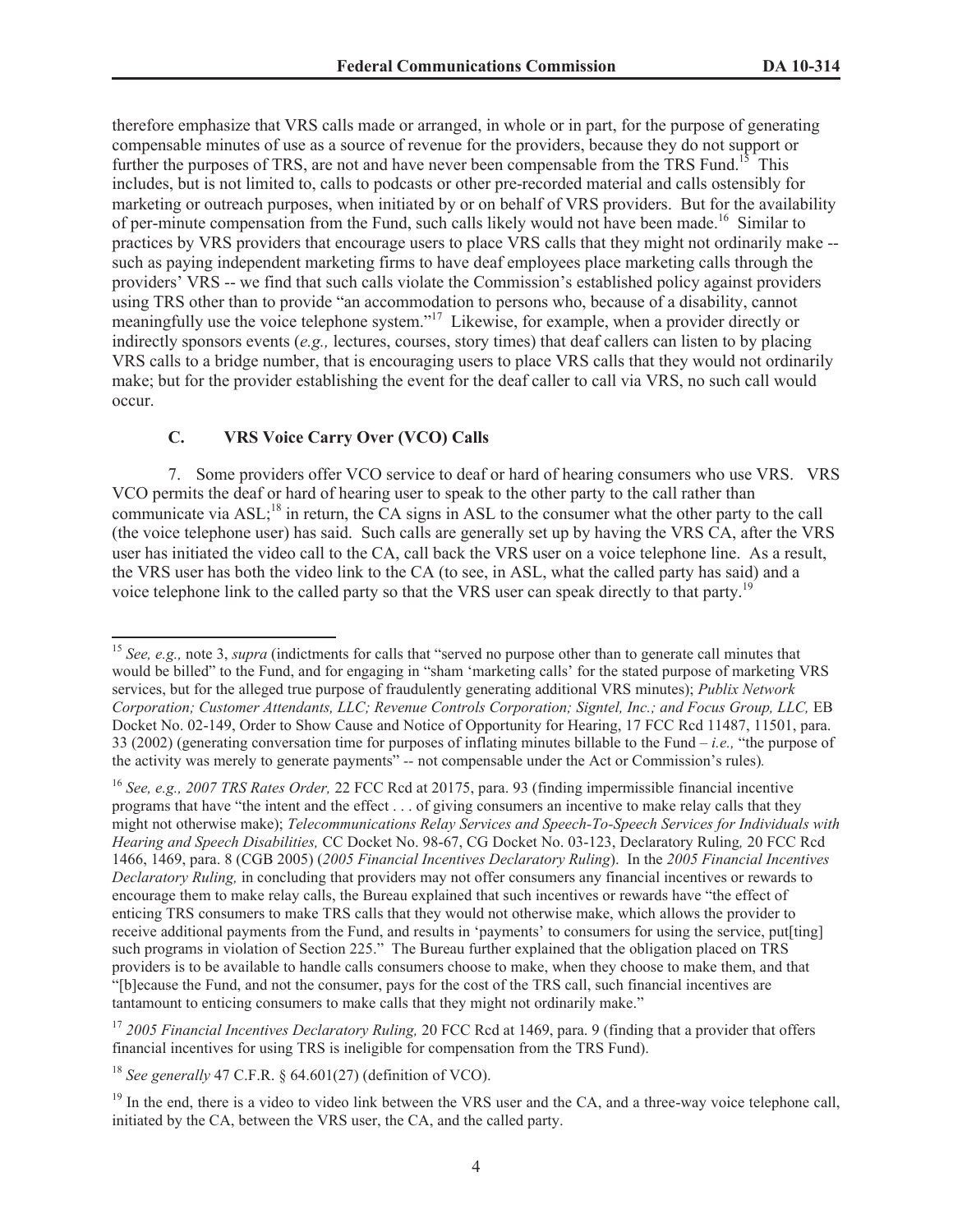8. To the extent that some users have abused VRS by using VRS VCO to make voice-to-voice calls for the purpose of making a free long distance call,<sup>20</sup> we take this opportunity to remind VRS providers of Congress's explicit limitation that VRS calls "provide the ability for an individual who has a hearing impairment or speech impairment to engage in communication . . . with a hearing individual."<sup>21</sup> Therefore, VRS VCO may be used only when a person who is deaf or hard of hearing wants to use his or her own voice to speak to the hearing party during the VRS call. If it becomes clear that what was initially set up as a VRS VCO call is in fact a call between two voice telephone users, the call is no longer a TRS call compensable from the Fund.

#### **D. VRS Calls that Originate and Terminate Outside of the United States**

9. We also remind providers that VRS calls that both originate *and* terminate outside of the United States are not compensable from the Fund under section 225. Section 225 provides that "the Commission shall ensure that interstate and intrastate telecommunications relay services are available, to the extent possible and in the most efficient manner, to hearing-impaired and speech-impaired individuals *in the United States.*"<sup>22</sup> Because section 225 expressly states that TRS is for individuals "in the United States," the statute does not authorize compensation from the Fund for VRS or other TRS calls that do not either originate or terminate in the United States. Similarly, as part of the registration and verification requirements applicable to the provision of ten-digit, North American Numbering Plan (NANP), telephone numbers to Internet-based TRS users,<sup>23</sup> providers must verify that only persons with hearing or speech disabilities *residing in the United States* may obtain from them, and be registered with, a ten-digit  $N$ ANP number.<sup>24</sup>

#### **IV. ORDERING CLAUSES**

10. Accordingly, IT IS ORDERED that, pursuant to the authority contained in Sections 1, 2, 4(i), and 225 of the Communications Act of 1934, as amended, 47 U.S.C. §§ 151, 152, 154(i), and 225, and Sections 0.141, 0.361 and 1.2 of the Commission's rules, 47 C.F.R. §§ 0.141, 0.361 and 1.2, this *Declaratory Ruling* IS hereby ADOPTED.

11. IT IS FURTHER ORDERED that this *Declaratory Ruling* shall become effective upon release.

12. To request materials in accessible formats (such as Braille, large print, electronic files, or audio format), send an e-mail to fcc504@fcc.gov or call the Consumer and Governmental Affairs Bureau

 $20$  For instance, if a voice telephone user is with the VRS user, a VRS VCO call can be established and the voice telephone user (rather than the VRS user who initiated the call) can have a voice conversation with the called party.

 $21$  47 U.S.C. § 225(a)(3).

<sup>22</sup> 47 U.S.C. 225(b)(1) (emphasis added). This includes United States Territories. *See* 47 U.S.C. § 153(51).

<sup>23</sup> *See Telecommunications Relay Services and Speech-to-Speech Services for Individuals with Hearing and Speech Disabilities; E911 Requirements for IP-Enabled Service* Providers, CG Docket No. 03-123, WC Docket No. 05-196, Second Report and Order and Order on Reconsideration, 24 FCC Rcd 791, 808-10, paras. 36-38 (2008).

 $^{24}$  Our analysis of the iTRS Numbering Directory suggests that some ten-digit numbers appear to have been assigned to non-United States residents.